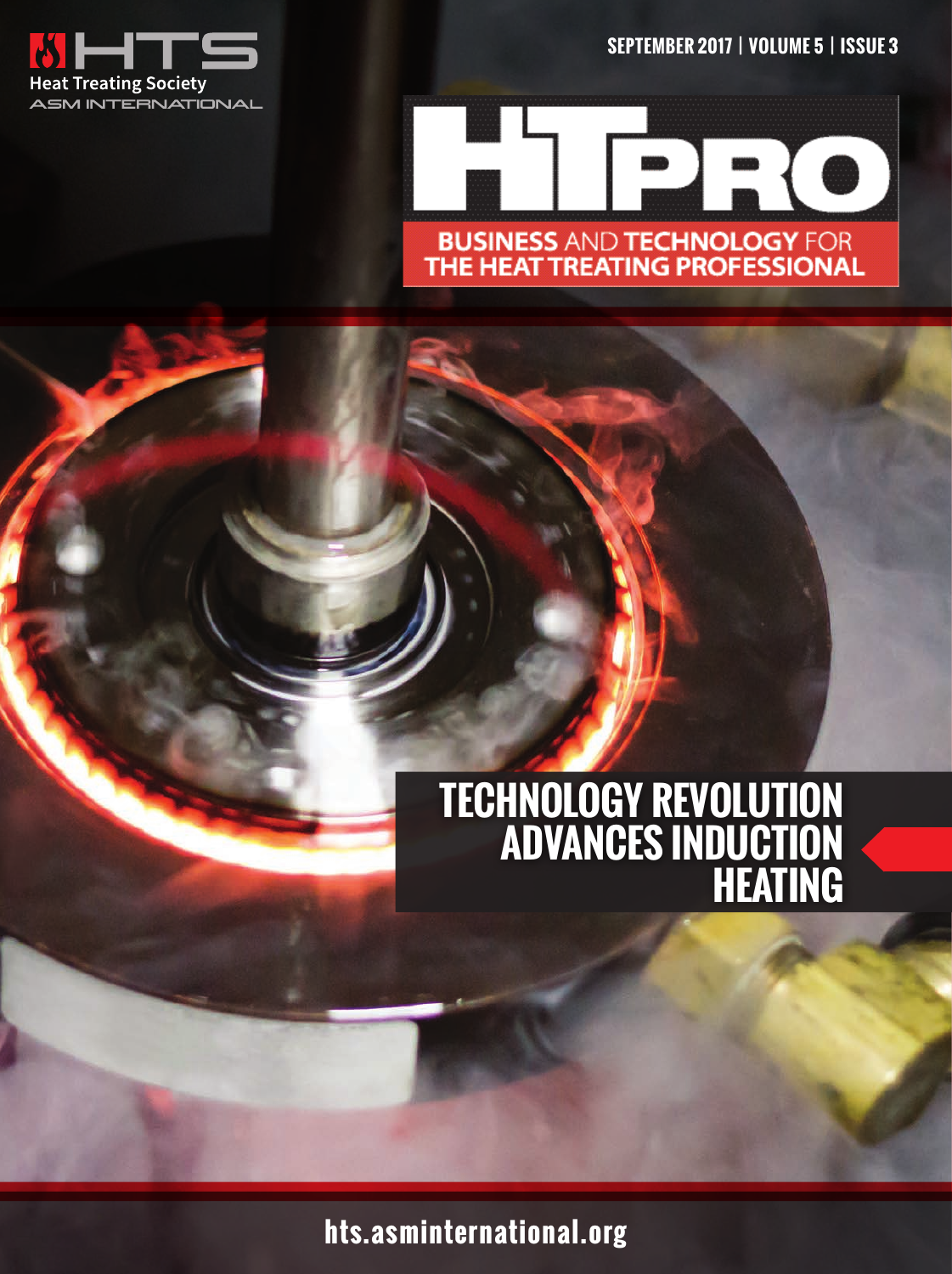# **REVOLUTION—NOT EVOLUTION—NECESSARY TO ADVANCE INDUCTION HEAT TREATING**

Modern, high quality equipment must be readily available and flexible enough to allow for easy retooling and reprogramming to process a variety of parts.

### **Gary Doyon,\* Valery Rudnev, FASM,\* Collin Russell,\* and John Maher\*** Inductoheat Inc., Madison Heights, Mich.

**F** actors traditionally used by commercial heat treaters to evaluate induction equipment include technical capability, quality, price, delivery, and longevity. However, in light of recent industrial trends, an even more i **actors traditionally used by commercial heat treaters to** evaluate induction equipment include technical capability, quality, price, delivery, and longevity. However, factor is flexibility $[1-3]$ . In the past, parts suppliers would often have a particular part contract for many years. Today, contracts can move from supplier to supplier much more frequently, so winning a contract over the competition could require a supplier to assess new induction equipment that can perform the job, purchase and setup the equipment, and complete a production part approval process (PPAP) to be in production in a short period of time. Modern, high quality, and reliable equipment must be readily available and must allow easy retooling and reprogramming to process different parts.

In discussing induction shaft hardening even a decade ago, it was not uncommon to assume a part geometry similar to that shown in Fig.1. Today, however, lightweighting initiatives are common in automotive, off road, and agricultural vehicle designs, as well as aerospace and other industries. To minimize weight and optimize industrial properties and residual stress distribution in shaft-like metallic components, designers must drill holes, reduce cross sections, make grooves, undercuts, and shoulders, and use custom shapes and alloys to accomplish these goals.

This article focuses on the technical revolution taking place in induction heating, which for the first time enables preprogramming of induction equipment to change frequency and power during the heating cycle in the same man-



**Fig. 1** — Representative shaft-like component induction hardened a decade ago.

ner as machinists have been programming CNC machines for years. This is illustrated through a case study of induction hardening a shaft-like component such as that shown in Fig. 1, representative of a wide variety of other shaft-like parts that are now routinely induction hardened (Fig.  $2^{[1]}$ .

# **THE CASE FOR SCAN HARDENING**

Many steel shafts are strengthened using induction scan hardening. Scan-hardening systems are commonly associated with lower capital cost compared with static, or single shot, hardening and also offer process flexibility with respect to workpiece length and, to some extent, variations in shaft diameter. In scan hardening, the inductor or workpiece (or both) can move linearly relative to each other during the hardening cycle. Depending on workflow orientation, the system can be built vertical, horizontal, and at an angle, though vertical scan hardening is the most popular



**Fig. 2** — Examples of the variety of part geometries in modern shaft-like components.

ADVANCED MATERIALS & PROCESSES | SEPTEMBER 2017

ADVANCED MATERIALS & PROCESSES | SEPTEMBER 2017

2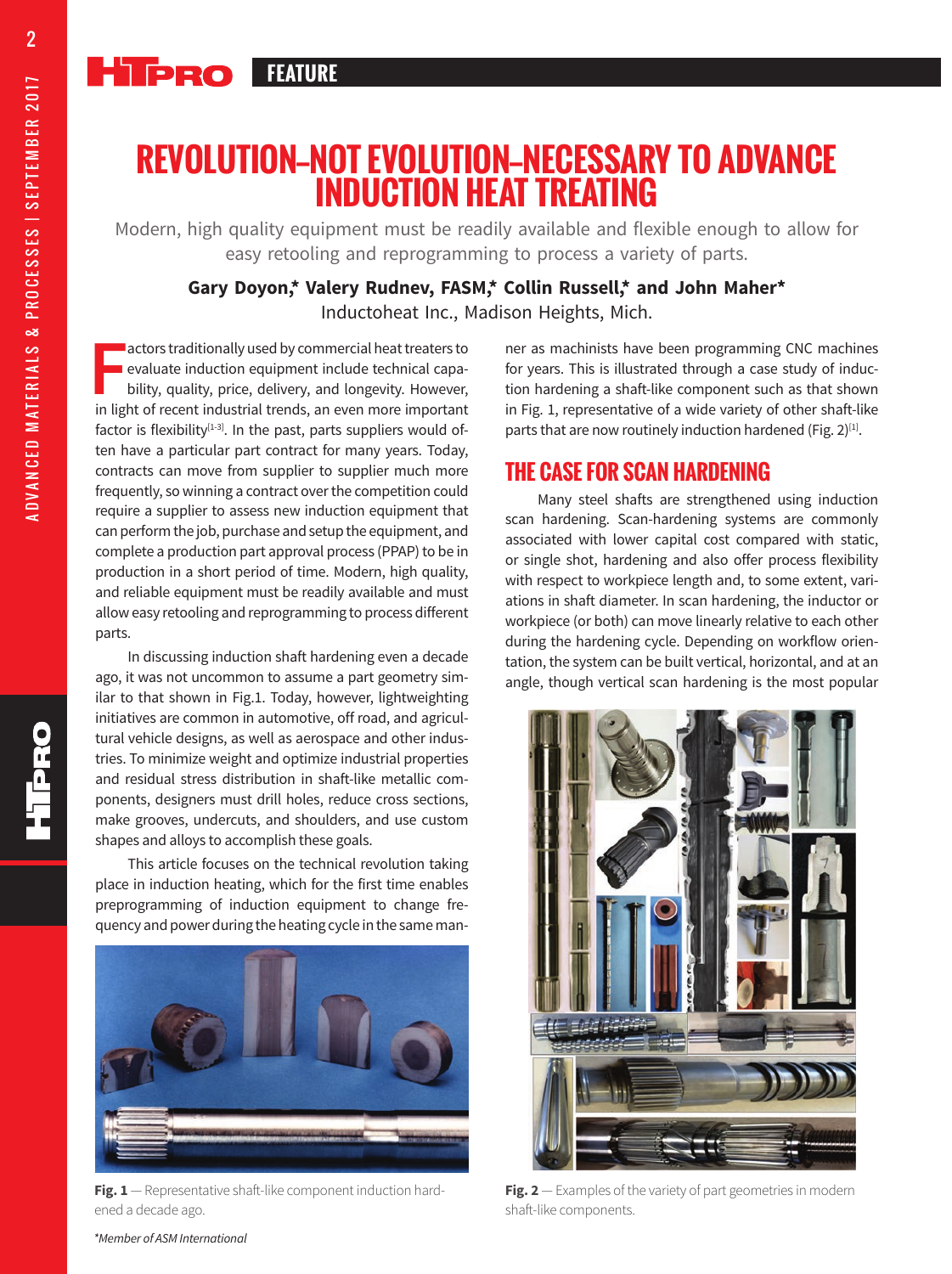

design for a number of reasons such as a reduced equipment footprint.

A small portion of a component's full hardened length is heated at a given instant in time, enabling the hardening of elongated parts using relatively small (and generally less expansive) power supplies. Scanning systems offer the ability to vary scanning speed and power during the process, which controls the amount of heat applied to different areas of the shaft. Induction scanners incorporate a number of different elements, with inductor design and power supply having the most significant impact on hardening results $[2, 3]$ .

### **SCAN HARDENING DRAWBACKS**

Common geometrical irregularities and discontinuities of parts can distort the magnetic field generated by an inductor, potentially causing temperature variations and excessive shape distortion. For example, scan hardening shafts with large diameter changes, multiple holes, and sharp shoulders can produce unwanted deviations in hardness patterns and metallurgically undesirable structures. In addition, significantly different hardness case depths along the length of a component are often specified for multifunctional, complex geometry components (e.g., components having both solid sections and hollow sections with variable wall thickness). This requires a corresponding variation of localized heat generation depth during scanning. Unfortunately, the majority of commercially available medium- and high-frequency power sources are designed to deliver a certain frequency, which cannot be instantly and deliberately changed during scan hardening.

In many cases, the available frequency may be considerably higher or lower (in folds) than the optimal value for a particular portion of the shaft. If it is significantly higher than desirable (Fig. 3, center), it produces a smaller than ideal depth of heat generation (current penetration depth), which might not be sufficient for proper austenitization of the subsurface region at the required hardness depth. Therefore, additional time is required for thermal conduction to provide heat flow from the workpiece surface toward the required



**Fig. 3** — Effect of non-optimal selected frequencies on depth of current penetration (heat generation) in induction surface hardening of a solid shaft; (left) desired frequency, (center) frequency too high results in shallower depth of heat generation, and (right) frequency too low results in excessively deep heat generation.

depth. This is commonly accomplished by reducing both scan rate and power density (otherwise, the surface can be overheated). This adds unnecessary cycle time and can lead to undesirable metallurgical and mechanical issues related to excessive peak temperatures and unwanted distribution of residual stresses.

In contrast, a frequency lower than optimal (Fig. 3, right) produces an exceedingly deep austenitized layer resulting in a deeper than needed hardness pattern and excessive distortion. Scan rate and power density are increased to suppress thermal conduction, reducing the negative impact of using a lower than desirable frequency.

A single, optimal frequency rarely exists to accommodate the wide variety of part geometries, which is why conventional scan hardening with fixed frequency must always compromise between achieving the desired metallurgical quality, production rate, and process capability. While process modifications to suppress or promote thermal conduction can help reduce the negative impact of using non-optimal frequencies, they often cannot eliminate it and can also negatively affect the metallurgical quality of heat treated components, transient and residual stress distribution, and distortion characteristics $[2, 3]$ .

### **CASE STUDY: CONVENTIONAL SCAN HARDENING**

Induction scanning is often used to harden components containing multiple diameter changes and variable case pattern requirements along the length of the shaft. To illustrate, consider induction scan hardening of a 25-mm (1-in.) SAE 4140 steel stepped shaft with several geometric variations along its length, the most significant being a 5 mm (0.2 in.) diameter reduction. Figure 4 shows the required case



**Fig. 4** — Example of hardness specification for a multi-diameter shaft.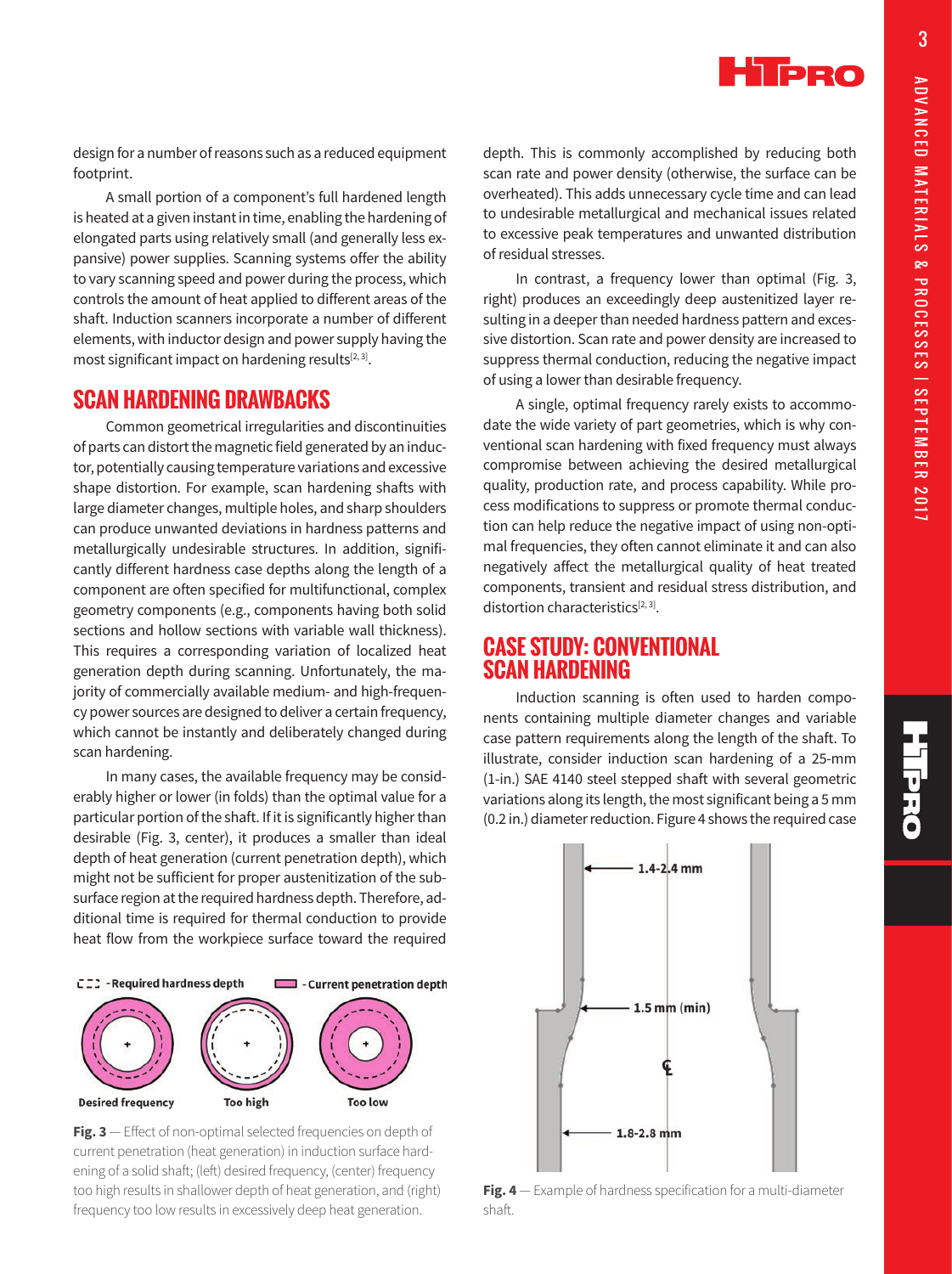**HIPRO FEATURE**

pattern in the diameter transition area. A single-turn profiled inductor is used due to the sharp case pattern run-out specification at the end of the shaft.

Hardening using a conventional (fixed frequency) scan hardening system requires selecting a single frequency for the entire hardening process. Required case depths along the length of the shaft on the order of 2 mm (0.08 in.) necessitate using a nominal frequency of 30 kHz to achieve near-optimal hardening results in the straight regions of the shaft. Figure 5 shows an instantaneous temperature distribution during the initial stage of scan hardening<sup>[3]</sup>.

The fixed frequency recipe used in scan hardening this portion of the shaft is shown in Fig. 6. As the part is translated downward and the diameter transition approaches the top of the coil, the scan rate is increased to address the inherent tendency to overheat the external corner of the diameter transition. The scan rate is then reduced to zero for a short dwell time with the bottom face of the coil positioned just above the diameter transition. This helps improve heating of the internal corner of the diameter transition and compensates for the heat sinking and electromagnetic decoupling occurring in this area. After a 2-sec dwell, the scan rate returns to a steady 8 mm/s (0.3 in./s), with the exception of a very brief period where a faster scan rate is used to mitigate the risk of overheating in the area directly above the diameter transition.

Figure 7 shows the case pattern in this region of the shaft. While case depths above and below the diameter transition meet customer specifications, the case depth in the internal corner of the diameter transition is only 0.9 mm (0.035 in.), failing to meet the required 1.5 mm (0.06 in.) minimum.



**Fig. 5** — Temperature pattern during initial stage of scan hardening a stepped shaft.



**Fig. 6** — Typical process recipe for scan hardening using a constant frequency.



**Fig. 7** — Hardness pattern obtained in multi-diameter shaft using constant frequency.

In contrast, a severe heat surplus at the neighboring external corner produces a peak temperature of 1150°C (2100°F), which is troublesome. Such surface overheating is associated with severe grain coarsening, ultimately resulting in poor mechanical properties. Further, overheating is one of the most common causes of crack initiation and propagation, as it weakens the grain structure and increases steel brittleness and sensitivity to developing intergranular cracking<sup>[2]</sup>. Grain boundary liquation/insipient melting are associated with liquation of low-melting phases and impurities concentrated at grain boundaries, leading to their degradation. A network (chains) of liquated areas at grain boundaries is shown in Fig. 8. Grain boundary liquation is magnified by segregation of Mn, S, Cu, and some other elements to austenite grain boundaries.

Overcoming insufficient case depth in the internal corner of a diameter transition and excessive heating of the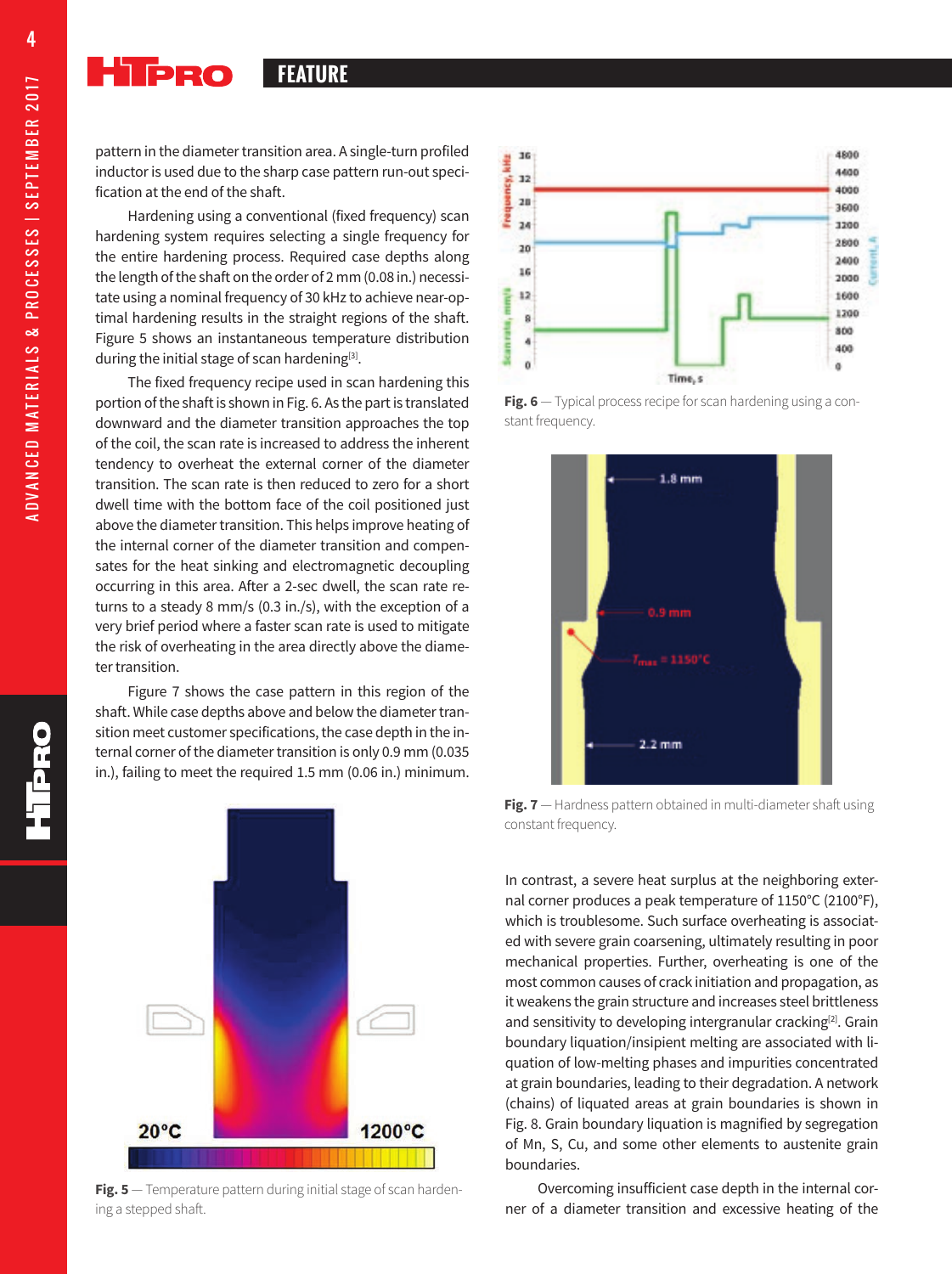

#### **HIPRO FEATURE**

neighboring external corner can be difficult or impossible to overcome using conventional fixed frequency hardening systems.



**Fig. 8** — Grain boundary liquation caused by overheating.



## **SCAN HARDENING BREAKTHROUGH**

Applied frequency has the greatest effect on depth of heat generation. Therefore, it is advantageous to apply various combinations of frequency, power, and scan rates at various stages of the scan hardening cycle when addressing the geometrical subtleties of induction heat treated components to maximize the production rate and improve the metallurgical quality of heat treated components. Unfortunately, the majority of current inverters do not have such capability.

A new generation IGBT-type inverter (Statipower-IFP) developed by Inductoheat (Fig. 9) eliminates this limitation and simplifies achieving the required hardness pattern. The patented technology is specifically developed for induction heating needs. It enables instant, independent adjustment of frequency (5 to 60 kHz) and power (up to 450 kW) in a preprogrammed manner (Fig. 10) during the heating cycle, optimizing electromagnetic, thermal, and metallurgical conditions[2-4].

# **CASE STUDY: SCAN HARDENING USING IFP TECHNOLOGY**

The capability of IFP inverter technology is illustrated in scan hardening the stepped shaft discussed previously. In the diameter transition area, a frequency reduction promotes deeper heat generation in the internal corner while reducing the risk of overheating the adjacent external corner. The process recipe is shown in Fig. 11. While the variation of scan rate versus time is unchanged from the fixed frequency process, the inverter's output frequency is reduced to 12 kHz when the coil approaches the diameter transition.

The hardness pattern resulting from the variable frequency process is shown in Fig. 12. The hardened case depth in the internal corner of the diameter transition is nearly twice that of the conventional method, increasing to an acceptable value of 1.7 mm (0.066 in.). Further, the peak temperature in the neighboring external corner decreases by



**Fig. 9** — Statipower IFP inverter.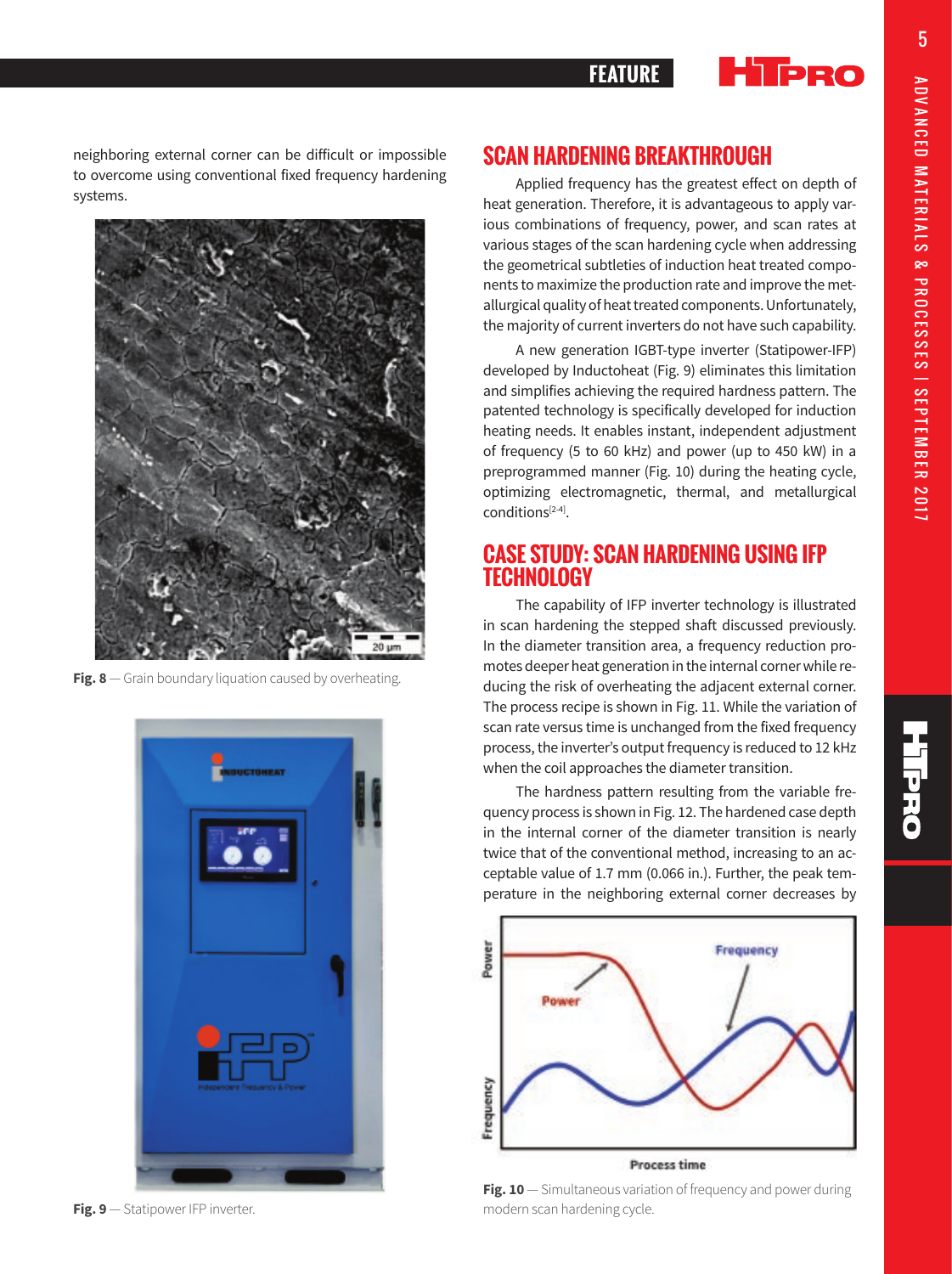#### Hippo **FEATURE FEATURE**



**Fig. 11** — Process recipe using Statipower IFP power supply.



**Fig. 12** — Hardness pattern obtained in multi-diameter shaft applying variable frequency, power, and scan rate.

more than 70°C (125°F), substantially reducing the potential for excessive grain coarsening and incipient melting in the external corner.

While reducing the peak temperature from 1150° to 1080°C (2100° to 1975°F) by switching from 30 kHz to a 30 kHz/12 kHz combination is notable, the lower peak temperature still might be of concern to some metallurgists who would like to see it lower. This can easily be achieved using a 30 kHz/5 kHz frequency combination, ensuring improved metallurgical quality and low distortion characteristics of heat treated products.

## **EXPANDING HORIZONS FOR IFP TECHNOLOGY**

The new inverter technology effectively addresses industry needs for cost-effectiveness and enhanced process flexibility, greatly expanding induction equipment capabilities and further improving metallurgical quality of heat treated components. The ability of the technology to instantly change frequency by more than tenfold offers considerable benefits in several induction applications including through hardening, surface (case) hardening, hardening and tempering/stress relieving, spin hardening of gear-like components using circular inductors, and tooth-by-tooth hardening of large gears, just to name a few.

*Through hardening.* When through heating (i.e., through hardening) various diameter bars and cylindrical shaped parts with multiple diameters, such as sucker rods, care must be taken to avoid eddy current cancellation, which occurs because eddy currents circulating in opposing sides of the heated workpiece are oriented in opposite directions and could cancel each other, dramatically reducing heating efficiency. Under certain conditions, a workpiece can become semitransparent to the electromagnetic field, absorbing a negligible amount of energy and thereby making heating it impossible regardless of the applied coil power. The ability of IFP inverters to vary output frequency more than tenfold compared with conventional power sources eliminates this problem. For example, at austenitizing temperatures, 86% of generated power is concentrated within 2.3 and 7 mm (0.09 and 2.7 in.) at a frequency of 60 and 5 kHz, respectively. This means that IFP technology maximizes energy efficiency and throughput when through heating 8 and 25 mm (0.312 and 1 in.) diameter parts by applying 60 and 5 kHz, respectively. Energy efficiency is significantly improved and metallurgical conditions of the parts can be markedly enhanced only by reprogramming a process recipe.

*Surface (case) hardening.* Processing 12 mm (~0.5 in.) diameter pins with nominal hardness case depth of 1.8 mm (0.07 in.) requires a frequency in the 50-60 kHz range. If the product changed to a 30 mm (1.2 in.) diameter part with a nominal 5 mm (0.2 in.) hardness case depth, a lower frequency such as 5 to 7 kHz is required to ensure more in-depth heat generation. This would maximize the metallurgical quality of the product without compromising the production rate. IFP technology can easily accommodate such required changes.

*Hardening and tempering/stress relieving.* Because tempering temperatures are below the Curie point where steel retains its magnetic properties, a skin effect is always pronounced in induction tempering. This results in shallower heat generation, and potentially can lead to a surface over-tempering effect and reversal of useful compressive residual stresses at the workpiece surface, particularly when similar frequencies are used for hardening and tempering. Therefore, it is advantageous for induction machines utilized for both hardening and tempering operations to use higher frequencies for hardening and lower frequencies for induction tempering and stress relieving, requirements that are met using IFP technology.

*Spin hardening of gear-like components using encircling inductors.* The ability to independently and instantly change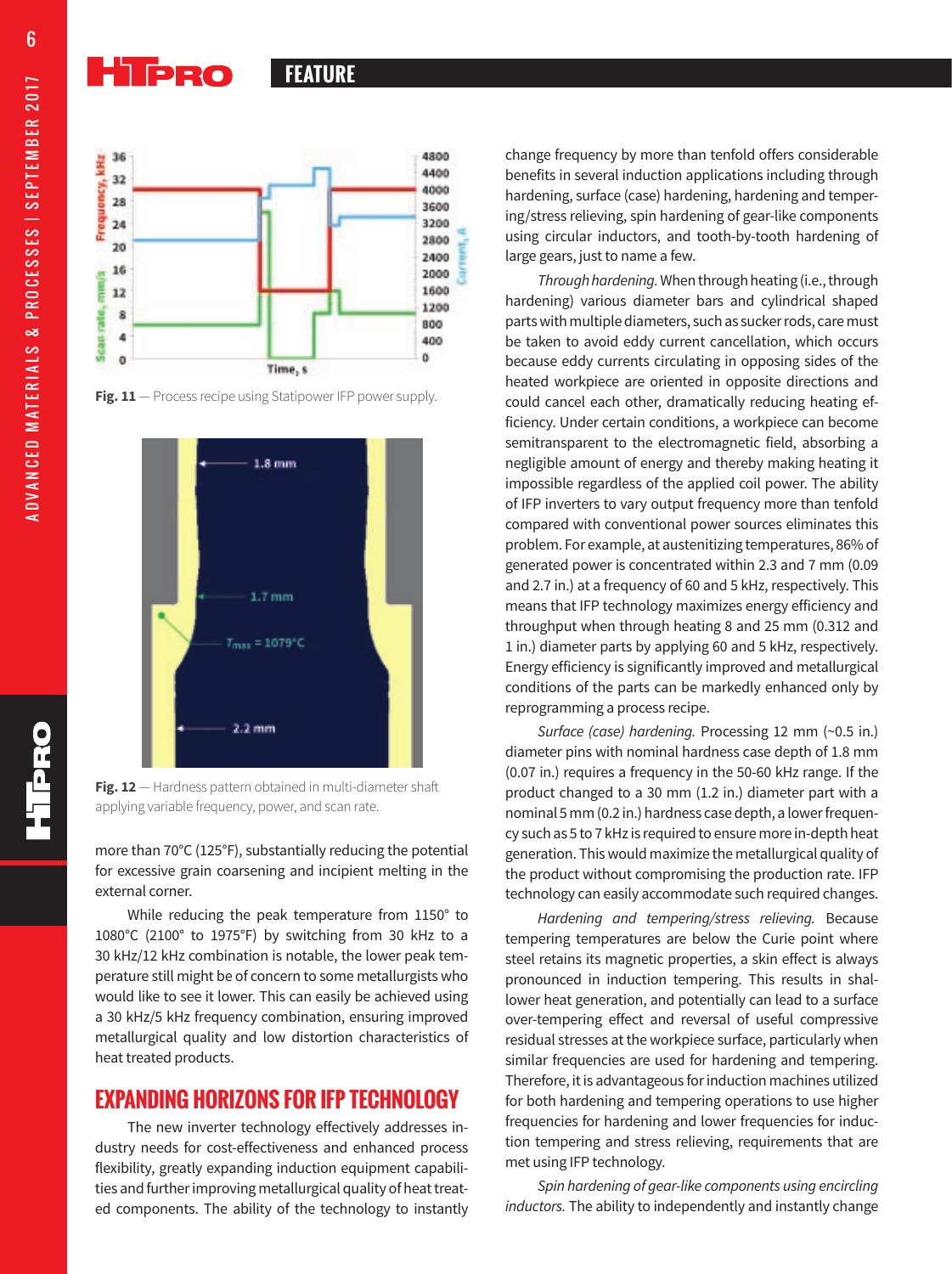TPRO

# **FEATURE**

both output power and frequency during the heating cycle allows heat treaters to use a lower frequency for preheating root areas, while higher frequency helps to ensure sufficient heating of tooth flanks and tips when spin hardening moderate size gears, pinions, and sprockets.

*Tooth-by-tooth hardening* can be applied to external and internal gears and pinions. The inductor is symmetrically located between two flanks of adjacent teeth. Induction-hardened gears can be fairly large, with diameters easily exceeding 3 m (10 ft), and can weigh several tons. Gears used in wind turbines are an example of a product where toothby-tooth induction scan hardening is effectively applied. However, this technique presents a challenge of controlling end/edge effects to avoid edge overheating and cracking. The capability of IFP inverters to instantly change power and frequency can help achieve required hardness patterns, particularly in the end zones.

## **CONCLUSION**

Metal parts producers have taken advantage of the benefits of induction heat treating for many years. However, equipment with the technical capability for process flexibility that enables obtaining the desired heating pattern on complex shapes on the first try has been elusive. Inductoheat's revolutionary IFP technology meets this goal. **~HTPro**

**Note:** Statipower is a registered trademark, and IFP is a trademark of Inductoheat Inc.

**For more information:** Valery Rudnev, FASM, is director, science and technology, Inductoheat Inc., an Inductotherm Group Co., 32251 N. Avis Dr., Madison Heights, MI 48071, 248.629.5055, rudnev@inductoheat.com, inductoheat.com.

#### **References**

1. G. Doyon, Change Creates Change, *Adv. Matls. & Proc.*, Feb/Mar, p 52, 2017.

2. V. Rudnev, D. Loveless, and R.Cook, *Handbook of Induction Heating*, 2017.

3. C. Russell, V. Rudnev, F. Andrea, and A. Ulferts, Maximizing Quality and Equipment Flexibility in Induction Scan Hardening Applications, Proc. XVIII Intl. UIE-Congr., Electrotechnologies for Materials Processing, Germany, p 379-384, 2017.

4. Statipower IFP - Independent Frequency and Power Output, Inductoheat Brochure, 2016.